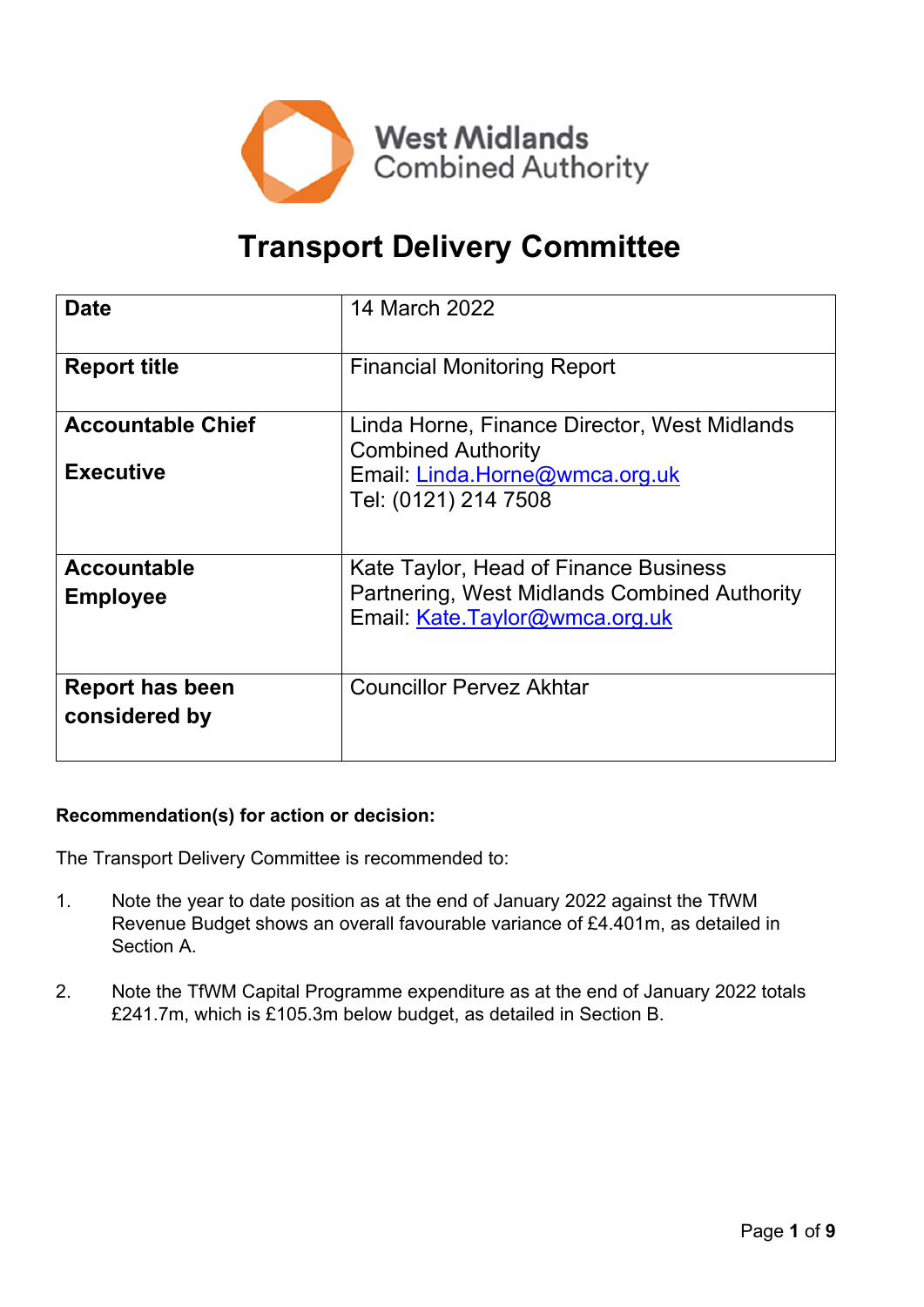#### **1. Purpose**

1.1 This report sets out the financial position as at 31 January 2022. The content relates to the financial position of the Combined Authority's Transport Delivery Revenue and Capital Budgets and consists of the following Sections:

#### **SECTION A**

#### **2.0 Section A - Summary Revenue Position**

2.1 The year to date position on the Transport revenue budget as at the end of January 2022 shows an overall favourable variance of £4.401m against budget.

|                                                         |        | January 2022 Year to Date |          | <b>Full Year</b> |               |          |  |
|---------------------------------------------------------|--------|---------------------------|----------|------------------|---------------|----------|--|
|                                                         | Actual | <b>Budget</b>             | Variance | Forecast         | <b>Budget</b> | Variance |  |
|                                                         | £'000  | £'000                     | £'000    | £'000            | £'000         | £'000    |  |
| Net TfWM Surplus / (Deficit) before reserves            | 2,556  | (4, 108)                  | 6,664    | (162)            | (4,695)       | 4,533    |  |
| <b>Budgeted Use of Reserves</b>                         | 1,626  | 3,889                     | (2,263)  | 5,874            | 4,695         | 1,179    |  |
| Net TfWM Surplus / (Deficit)                            | 4,182  | (219)                     | 4,401    | 5,712            |               | 5,712    |  |
| Earmarked reserve (2022/23 Transport Budget Support)    |        |                           |          | (3,600)          |               | (3,600)  |  |
| Earmarked reserve (2022/23 Transport Risks)             |        |                           |          | (2,100)          |               | (2, 100) |  |
| Net TfWM Surplus / (Deficit) after transfer to reserves | 4,182  | (219)                     | 4,401    | 12               |               | 12       |  |

- 2.2 This favourable variance is primarily driven by Concession savings during the pandemic due to reduced service provision by operators, lower patronage and no fare increases.
- 2.3 Further savings have been achieved due to the revision of the Accessible Transport contract, including bringing the Customer Service team in-house and ongoing staffing variations across a number areas have also contributed to the favourable variance.
- 2.4 These savings have been partly offset by lower than budgeted drawdown of reserves to support the overall budget as they have not yet been required.
- 2.5 A refresh of the full year forecast was under-taken during January and the position now reflects the expected outturn at year end. Savings within the Concessions budgets, primarily due to lower than budgeted patronage and fare assumptions along with reduced services as a result of Covid-19, are now reflected within the latest forecast. The expected full year impact of the revision of the Accessible Transport contract, including bringing the Customer Service team in-house, is also reflected. These favourable variances are partly offset by an increase in Metro Operational Costs relating to unprecedented additional pressure from increasing energy costs.
- 2.6 The expected surplus within Transport totals £5.7m. Of this, £3.6m will be carried forward to support the revenue budget next financial year as agreed by WMCA Board in February 2022. The remaining £2.1m will be earmarked to protect against specific risks in relation to the operation of the Transport Network into 2022
- 2.7 Further details of net spending are set out in Appendix 1.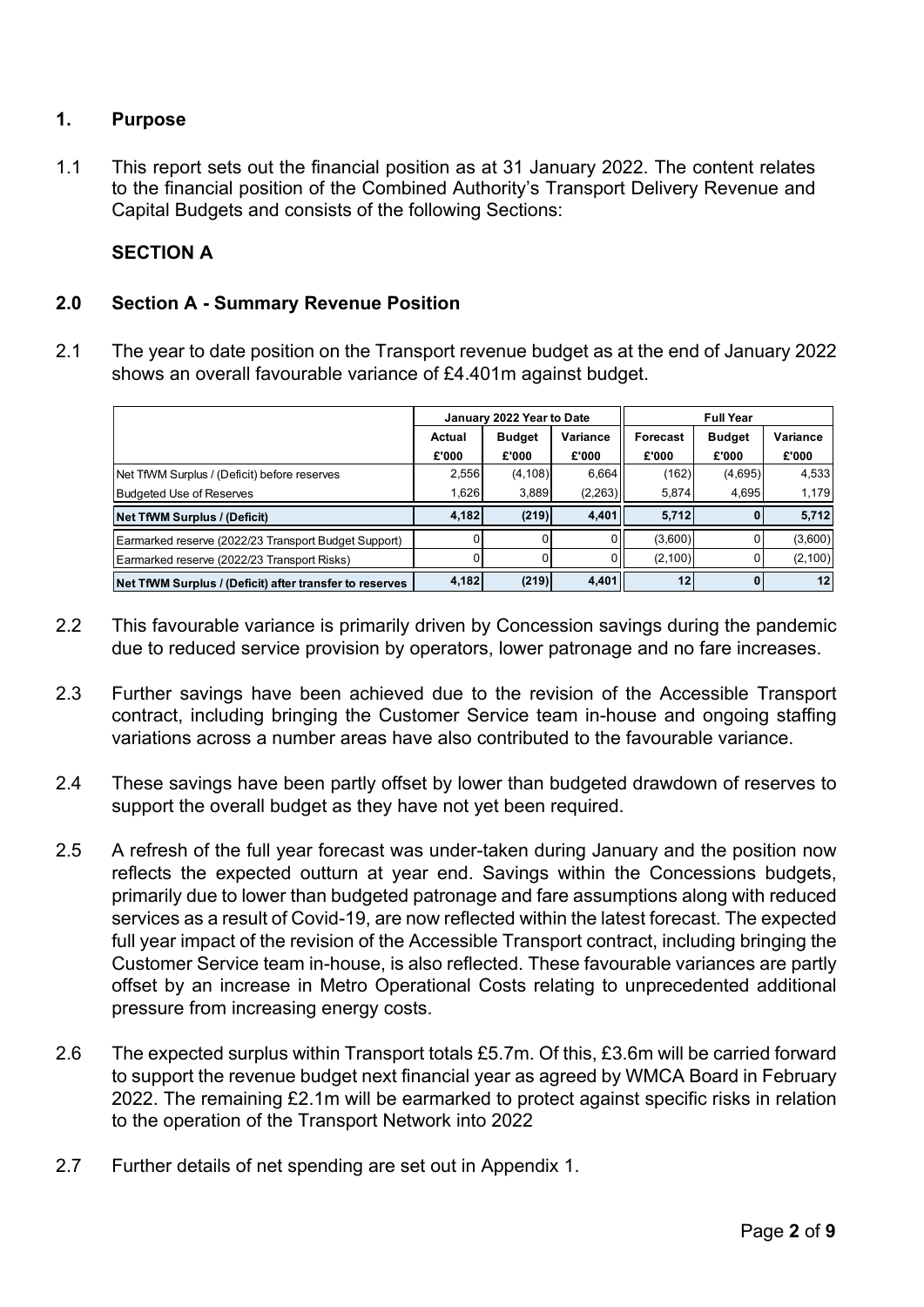#### **SECTION B**

#### **3.0 Summary Position TfWM Capital Budget**

3.1 Overall, TfWM Capital Programme expenditure totalled £241.7m which was £105.3m below the January year to date budget of £347m, with the variance primarily contained within the Investment Programme portfolio (£57.6m) and the Commonwealth Games Programme (£28.4m).

| <b>TRANSPORT PROGRAMME</b>    |                       | YEAR TO DATE - JAN 22 |                         | <b>FULL YEAR</b>        |                       |                         |  |
|-------------------------------|-----------------------|-----------------------|-------------------------|-------------------------|-----------------------|-------------------------|--|
|                               | <b>ACTUAL</b><br>£000 | <b>BUDGET</b><br>£000 | <b>VARIANCE</b><br>£000 | <b>FORECAST</b><br>£000 | <b>BUDGET</b><br>£000 | <b>VARIANCE</b><br>£000 |  |
| Investment Programme          | 112.316               | 169.887               | 57.571                  | 158.121                 | 229.074               | 70,953                  |  |
| CWG Programme                 | 97.797                | 126.163               | 28,366                  | 132.788                 | 154,187               | 21,399                  |  |
| <b>Other Major Programmes</b> | 18.250                | 32.922                | 14,672                  | 26,832                  | 39.972                | 13,140                  |  |
| Minor Work Programme          | 8,357                 | 10.173                | 1,816                   | 11,648                  | 12,536                | 888                     |  |
| Grants to Local Authorities   | 5,009                 | 7,866                 | 2,857                   | 9,187                   | 7,866                 | (1, 321)                |  |
| <b>TOTAL</b>                  | 241,729               | 347,011               | 105,282                 | 338,576                 | 443,635               | 105,059                 |  |

- 3.2 The TfWM delivered Investment Programme portfolio comprises the largest of the five Programmes within the Transport Programme, containing the schemes which feature in the WMCA Devolution Deal Investment Programme to be delivered by TfWM. These schemes are all, to some extent, funded from the West Midlands Combined Authority Devolution Deal funding arrangements.
- 3.3 The Transport Programme has been categorised into five sub programmes. The largest of these is the Investment Programme with a budget to January of £169.9m, including Rail, Sprint & Metro Extension Schemes.
- 3.4 Appendix 2 documents the financial performance of the TfWM Investment Programme schemes which has a total budget of £229.1m for 2021/22. At the end of January actual costs totalled £112.3m, which was £57.6m below the budget. The largest year to date variance against budget is the Metro Birmingham Eastside Extension scheme of £22m which is primarily driven by the rescheduling of HS2 utilities work into the next financial year.
- 3.5 The Wednesbury to Brierley Hill extension year to date budget variance of £16.2m is due to a combination of re-phased utilities works as a result of the co-ordination of enabling works and traffic management, and rephased construction. Tram acceptance has also been phased later than originally budgeted.
- 3.6 Rail Walsall to Wolverhampton Local Enhancements Package 1 project has a year to date variance from budget of £5.1m due to the project team having commenced the process to obtain a Compulsory Purchase Order to make a land acquisition, discussions around which have impacted physical construction timetable.
- 3.7 Appendix 3 documents the financial performance against the Commonwealth Games Programme with a year-to-date budget of £126.2m. This includes all the schemes (SPRINT, Perry Barr & University Rail Stations, and Alexander Stadium Redevelopment) scheduled to be delivered in advance of the Games in July and August 2022. At the end of January, actual costs totalled £97.8m, which was £28.4m under budget. The main drivers of this variance are the Sprint projects, A45 Birmingham to Solihull £12.6m and A34 Walsall to Birmingham £9.1m. The Sprint projects are now seeing increased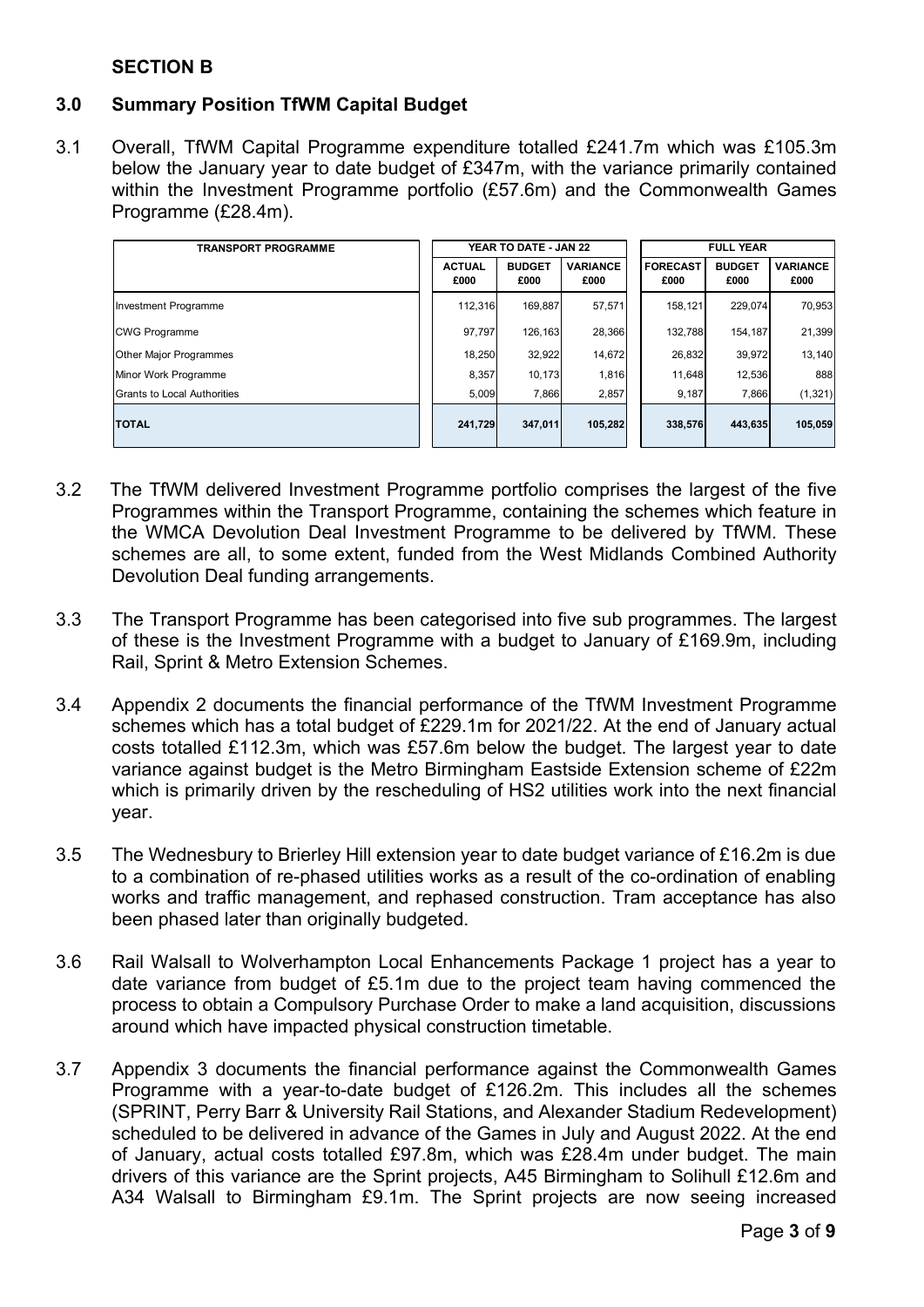construction activity across the Walsall, Sandwell and Birmingham regions with no expected impact on project completion dates. Underspends in this programme are offset by the accelerated construction and drawdown of WMCA funding for the Alexander Stadium Redevelopment (-£7.1m).

- 3.8 Appendix 4 documents the financial performance against the Other Major Works programme year-to-date budget of £32.9m. This programme includes trials of new transport innovation encompassed within Future Transport Zones (focused on discovering new ways to help people and goods move around), in addition to Connected and Autonomous Vehicles trialling new technology, and Key Route Networks, to manage congestion and keep the West Midlands moving. At the end of January, actual costs totalled £18.3m, which was £14.7m below the budget. The main variance relates to the Cross City Bus – City Centre Package where a Traffic Regulation Order is being sought so that construction work and related activity can commence.
- 3.9 Appendix 5 documents the financial performance against the Minor Works Programme with a year-to-date of £10.2m. This programme includes a broad range of relatively small schemes. At the end of January, actual costs totalled £8.4m, which was £1.8m below the budget. This is primarily driven by lower than expected claims from local authorities.
- 3.10 Appendix 6 documents the financial performance against the Grants to Local Authorities year-to-date Budget of £7.9m which relates primarily to the schemes funded within the Transforming Cities Fund which are in the early stages of development. At the end of January, actual expenditure was £5m, which was £2.9m below budget. This variance largely relates to the New St/High St/Victoria Square Public Realm works, where the scope of several sub-schemes have been rephased to next year.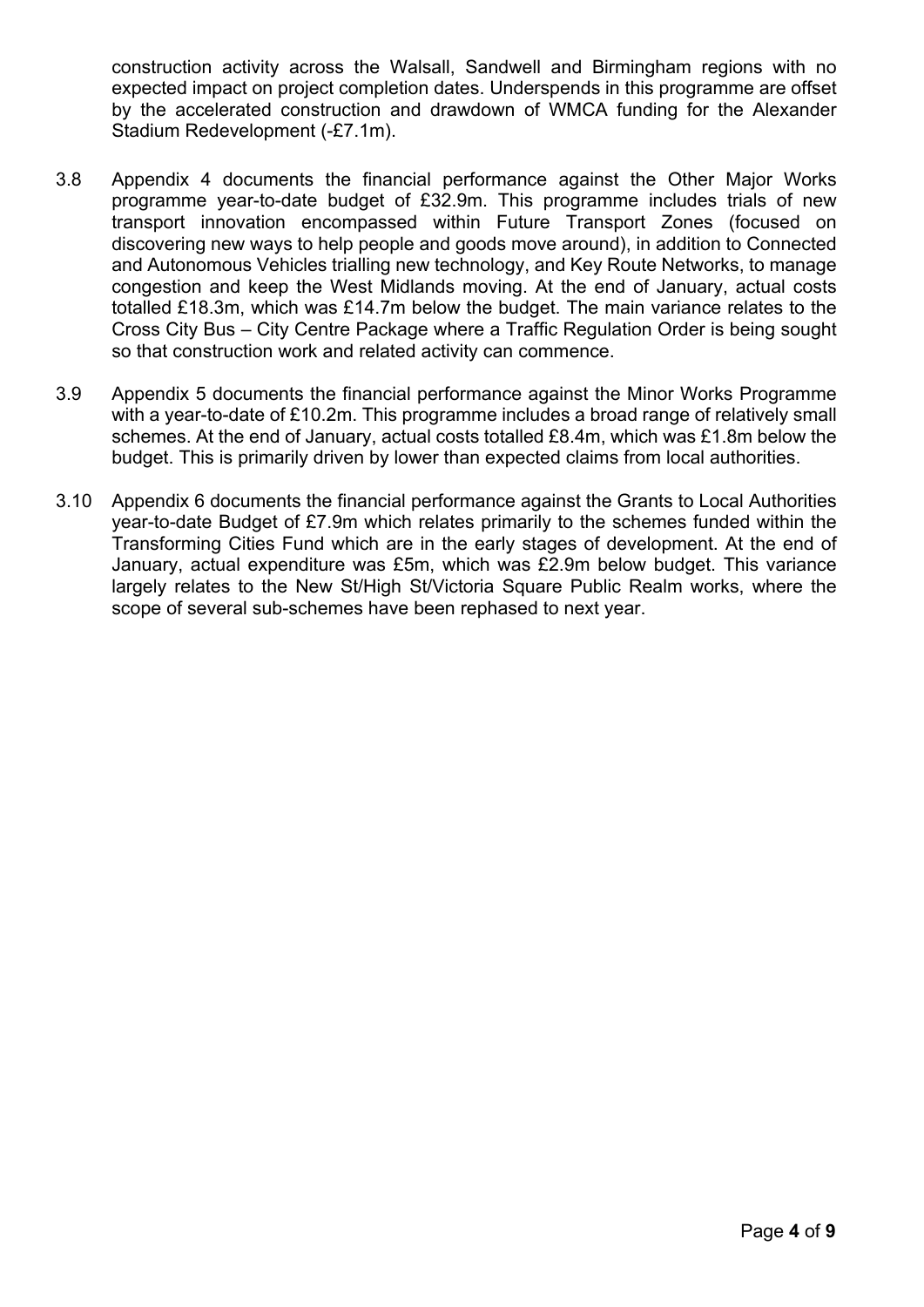### **Appendix 1: Transport for West Midlands Revenue Budget Position 31 January 2022**

|                                                  | JANUARY 2022 YEAR TO DATE |                    |                       |                       |                    |                       |                         | <b>FULL YEAR 2021/22</b> |                                                           |                |   |
|--------------------------------------------------|---------------------------|--------------------|-----------------------|-----------------------|--------------------|-----------------------|-------------------------|--------------------------|-----------------------------------------------------------|----------------|---|
|                                                  | <b>ACTUAL</b><br>£000     |                    |                       | <b>BUDGET</b><br>£000 |                    |                       | <b>FORECAST</b><br>£000 | <b>BUDGET</b><br>£000    | <b>FULL YEAR</b><br><b>VARIANCE</b><br>FAV /<br>(ADVERSE) |                |   |
|                                                  | INCOME                    | <b>EXPENDITURE</b> | <b>NET</b>            | INCOME                | <b>EXPENDITURE</b> | <b>NET</b>            | (ADVERSE)<br>£000       | <b>NET</b>               | <b>NET</b>                                                | £000           |   |
| <b>Transport Levy</b>                            | 95,600                    | $\overline{0}$     | 95,600                | 95,600                | 0                  | 95,600                |                         | 114,720                  | 114,720                                                   | $\mathbf{0}$   |   |
| Use of Reserves                                  | 1,626                     | $\Omega$           | 1,626                 | 3,889                 | $\Omega$           | 3,889                 | (2, 263)                | 5,874                    | 4,695                                                     | 1,180          |   |
| <b>TOTAL FUNDING</b>                             | 97,226                    | $\overline{0}$     | 97,226                | 99,490                | 0                  | 99,490                | (2, 263)                | 120,594                  | 119,415                                                   | 1,180          |   |
| <b>Concessions</b>                               |                           |                    |                       |                       |                    |                       |                         |                          |                                                           |                |   |
| National Bus Concession                          | 134                       | 40,331             | (40, 198)             | 88                    | 42,555             | (42, 467)             | 2,270                   | (45, 797)                | (50, 472)                                                 | 4,675          | O |
| Metro / Rail                                     | 0                         | 3,806              | (3, 806)              | 0                     | 3,797              | (3,797)               | (9)                     | (4, 565)                 | (4, 572)                                                  |                |   |
| <b>Child Concession</b>                          | $\Omega$                  | 5,275              | (5, 275)              | $\circ$               | 5,788              | (5,788)               | 513                     | (6, 358)                 | (7, 029)                                                  | 671            |   |
|                                                  | 134                       | 49,413             | (49, 279)             | 88                    | 52,141             | (52, 053)             | 2,774                   | (56, 720)                | (62, 073)                                                 | 5,353          |   |
| <b>Bus Services</b>                              |                           |                    |                       |                       |                    |                       |                         |                          |                                                           |                |   |
| Bus Stations / Infrastructure                    | 6,764                     | 10,828             | (4,064)               | 6,115                 | 10,428             | (4, 313)              | 249                     | (5, 477)                 | (5, 152)                                                  | (324)          | O |
| Subsidised Network                               | 3,357                     | 12,644             | (9, 287)              | 1,704                 | 11,439             | (9,736)               | 449                     | (11, 557)                | (11, 478)                                                 | (79)           |   |
| Accessible Transport                             | (282)<br>9,839            | 4,072<br>27,544    | (4, 354)<br>(17, 705) | 0<br>7,819            | 5,531<br>27,399    | (5, 531)<br>(19, 580) | 1,177<br>1,875          | (4, 772)<br>(21, 806)    | (6, 637)<br>(23, 267)                                     | 1,865<br>1,462 |   |
|                                                  |                           |                    |                       |                       |                    |                       |                         |                          |                                                           |                |   |
| <b>Rail and Metro Services</b><br>Metro Services | 199                       | 1,746              | (1, 547)              | 160                   | 2,238              | (2,078)               | 531                     | (4, 444)                 | (2, 579)                                                  | (1, 865)       |   |
| <b>Rail Services</b>                             | 1,131                     | 3,174              | (2, 043)              | 1,155                 | 3,650              | (2, 494)              | 451                     | (2,986)                  | (2,904)                                                   | (82)           |   |
|                                                  | 1,331                     | 4,920              | (3, 590)              | 1,315                 | 5,888              | (4, 573)              | 983                     | (7, 429)                 | (5, 483)                                                  | (1,946)        |   |
| Integration                                      |                           |                    |                       |                       |                    |                       |                         |                          |                                                           |                |   |
| Safety and Security                              | 615                       | 1,344              | (729)                 | 557                   | 1,618              | (1,061)               | 332                     | (1,069)                  | (1, 274)                                                  | 204            |   |
| Passenger Information                            | 12,292                    | 16,723             | (4, 431)              | 808                   | 5,907              | (5,099)               | 668                     | (5, 526)                 | (6,007)                                                   | 480            |   |
| Sustainable Travel                               | 743                       | 2,745              | (2,002)               | 1,072                 | 2,228              | (1, 155)              | (847)                   | (2, 506)                 | (1, 401)                                                  | (1, 105)       |   |
|                                                  | 13,651                    | 20,813             | (7, 163)              | 2,438                 | 9,753              | (7, 315)              | 153                     | (9, 102)                 | (8,682)                                                   | (420)          |   |
| <b>Network Resilience</b>                        | 555                       | 2,433              | (1, 878)              | 3                     | 2,632              | (2,629)               | 751                     | (3,072)                  | (3, 181)                                                  | 108            |   |
| <b>Commonwealth Games</b>                        | 3,928                     | 3,928              | (0)                   | 3,991                 | 3,991              |                       | (0)                     |                          | (0)                                                       | $\mathbf{0}$   |   |
| <b>Business and Democratic Support</b>           | $\mathbf 0$               | 2,922              | (2,922)               | 0                     | 3,074              | (3,074)               | 152                     | (3,736)                  | (3,809)                                                   | 73             |   |
| <b>Strategic Development</b>                     | 1,063                     | 4,321              | (3, 257)              | 1,318                 | 4,549              | (3, 231)              | (27)                    | (4, 015)                 | (3, 915)                                                  | (100)          |   |
| <b>Transport Governance</b>                      | $\Omega$                  | 106                | (106)                 | 0                     | 109                | (109)                 |                         | (129)                    | (131)                                                     | 3              |   |
| <b>Capital Finance Charges</b>                   | $\Omega$                  | 7,145              | (7, 145)              | 0                     | 7,145              | (7, 145)              |                         | (8, 874)                 | (8, 874)                                                  | $\Omega$       | R |
| <b>TOTAL EXPENDITURE</b>                         | 30,500                    | 123,545            | (93, 045)             | 16,972                | 116,681            | (99, 709)             | 6,664                   | (114, 883)               | (119, 415)                                                | 4,532          |   |
| <b>NET after Ear Marked Reserves</b>             | 127,726                   | 123,545            | 4,182                 | 116,462               | 116,681            | (219)                 | 4,401                   | 5,712                    | $\mathbf 0$                                               | 5,712          |   |
| Ear Marked Reserve (2022/23 Budget Support)      | $\overline{0}$            | 0                  |                       | 0                     | $\Omega$           |                       |                         | (3,600)                  | $\bf{0}$                                                  | (3,600)        |   |
| Ear Marked Reserve (2022/23 Transport Risks)     | $\overline{0}$            | $\overline{0}$     |                       | $\circ$               | $\Omega$           |                       |                         | (2, 100)                 | $\bf{0}$                                                  | (2, 100)       |   |
| <b>NET after Ear Marked Reserves</b>             | 127,726                   | 123,545            | 4,182                 | 116,462               | 116,681            | (219)                 | 4,401                   | 12                       | Ō                                                         | 12             |   |

At the end of January 2022 there is a £4.401m favourable year to date variance against budget.

A refresh of the full year forecast was undertaken during January and the position now reflects the expected outturn by year end. Notably, the full extent of the expected savings within Concessions budgets and the additional Metro power costs are reflected in this latest forecast. This produces a predicted surplus of £5.7m by year end, of which, £3.6m will be required to support the 2022/23 Transport base budget (as agreed by WMCA Board in February) with a further £2.1m being earmarked to protect against specific Transport risks, particularly relating to the operational Network.

#### **Concessions**

At this stage of the year, there is considered to be sufficient certainty to release the full extent of the expected savings, meaning the full year position has moved favourably. The driver behind the saving relates to the ENTCS budget and the reduced services despite the Authority paying at pre-Covid patronage levels during the pandemic along with there being no fare increases.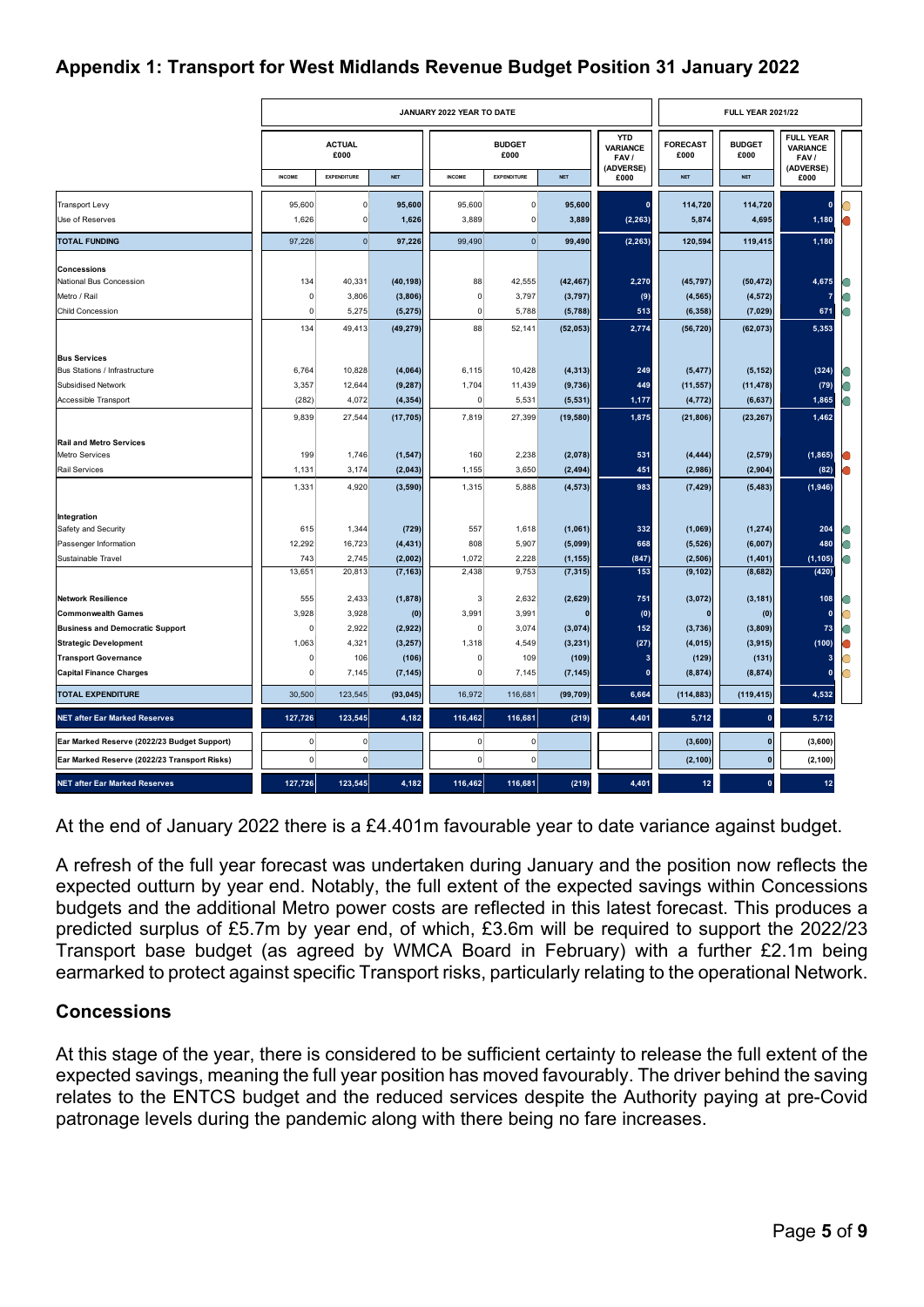#### **Bus Services**

The revision of the Accessible Transport contract, including bringing the Customer Service team inhouse, has delivered significant savings to date.

The Subsidised Bus full year position reflects additional support that is expected to be required by operators in the last quarter of the year. This area is a key area of risk for the 2022/23 budget and the position continues to be monitored closely.

Within Bus Stations and Infrastructure budgets there is increased Advertising Revenue alongside savings against cleaning and staffing budgets which have contributed to the current favourable variance. These savings are partly offset by reduced departure charges and increased maintenance costs. A prudent view has been taken regarding the full year position, with maintenance costs in particular expected to be higher than budget.

#### **Rail & Metro**

Within Metro lower insurance premiums, reduced engineering support for utility works and the timing of life cycle works are reflected in the savings to date.

The adverse forecast position reflects guidance received from our operator Midland Metro Limited that we are experiencing unprecedented additional pressure from increasing energy costs.

The Rail position to date reflects reduced rates at park and ride locations, alongside staffing variations. In the full year these savings are expected to be negated by lower car park receipts.

#### **Integration**

Within the Safety and Security budget additional CCTV income from West Midlands Police and the re-profiling of CCTV equipment expenditure is reflected in the savings to date along with savings against British Transport Police costs.

Within the Passenger Information budget there are savings against monitoring, marketing and market research.

The adverse variance within Sustainable Travel is largely due to lower cycle hire income between July and January and a contribution to capital to fund pedal and e-bikes, docking stations and project support costs, all within the existing scheme.

These year to date variations are reflected in the full year forecast.

#### **Network Resilience**

The year to date position is primarily driven by staffing variations alongside the profiling of external advice spend. The full year position reflects staffing resource required to the end of the year and the reprofiled external advice expenditure.

#### **Reserves**

Reserves earmarked to support the delivery of the West Midlands Cycle Hire scheme have been drawn down to offset the lower than budgeted income and contribution to capital to date. Reserves ear marked to support the 2021/22 Transport Budget have not been drawdown to date but are still expected to be drawn in year.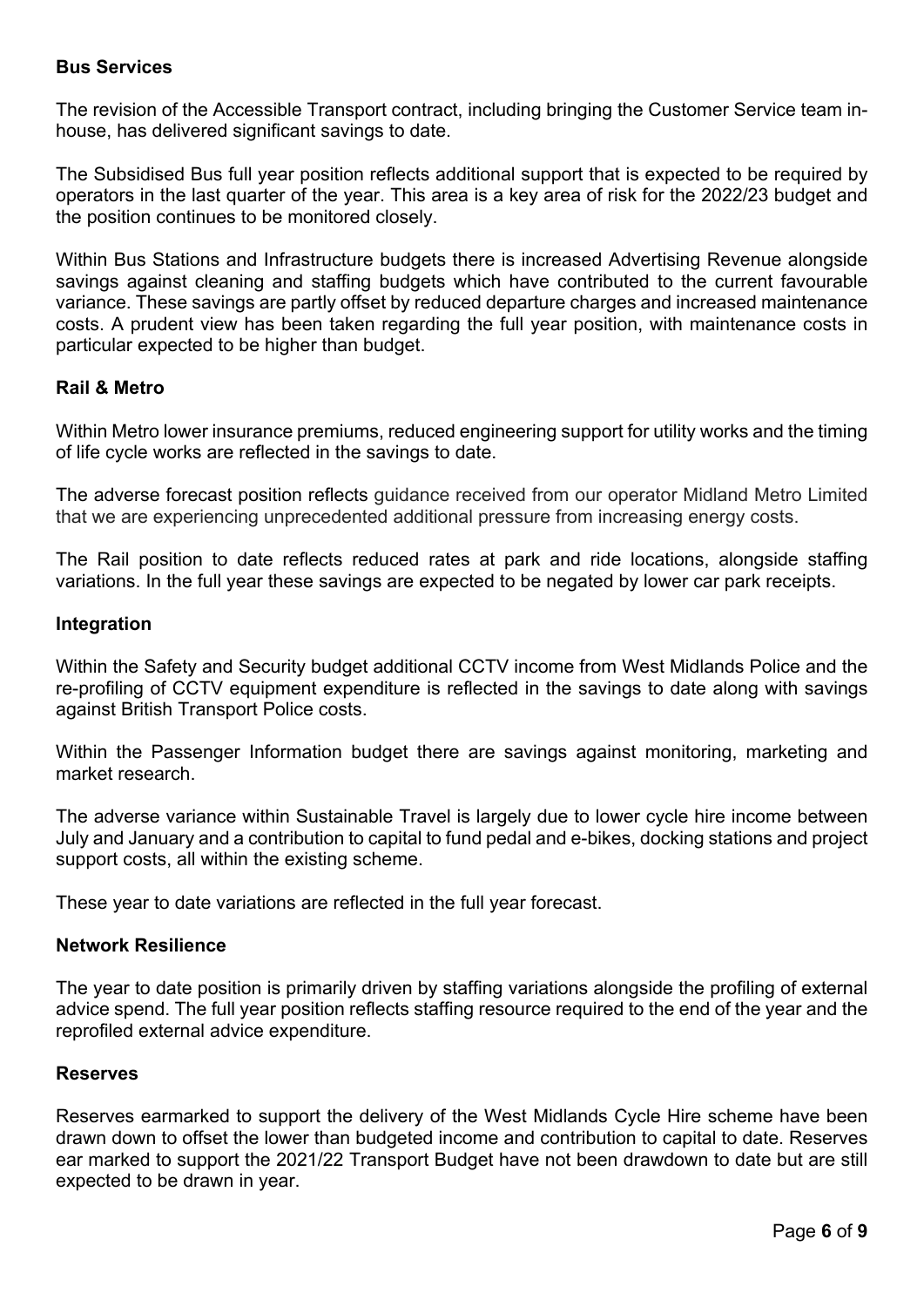## **APPENDIX 2: TfWM Delivered Investment Programme Schemes**

| <b>INVESTMENT PROGRAMME</b>                                    | YEAR TO DATE - JAN 22 |                       |                         |  | <b>FULL YEAR</b>        |                       |                         |
|----------------------------------------------------------------|-----------------------|-----------------------|-------------------------|--|-------------------------|-----------------------|-------------------------|
|                                                                | <b>ACTUAL</b><br>£000 | <b>BUDGET</b><br>£000 | <b>VARIANCE</b><br>£000 |  | <b>FORECAST</b><br>£000 | <b>BUDGET</b><br>£000 | <b>VARIANCE</b><br>£000 |
| Rail                                                           |                       |                       |                         |  |                         |                       |                         |
| Rail - Camp Hill Line Local Enhancements - Package 2           | 2.760                 | 4,291                 | 1,531                   |  | 4,020                   | 8.878                 | 4.858                   |
| Rail - Walsall to Wolverhampton Local Enhancements - Package 1 | 4,340                 | 9,408                 | 5,068                   |  | 7,329                   | 15,390                | 8,061                   |
| Rail - Sutton Coldfield Gateway                                | 41                    | 57                    | 16                      |  | 42                      | 57                    | 15                      |
| Metro                                                          |                       |                       |                         |  |                         |                       |                         |
| Metro Birmingham Eastside Extension                            | 33,926                | 55,921                | 21,995                  |  | 48.810                  | 66,735                | 17,925                  |
| Metro Wolverhampton City Centre Extension                      | 3,283                 | 3,030                 | (253)                   |  | 4,693                   | 3,030                 | (1,663)                 |
| Metro Wednesbury to Brierley Hill Extension                    | 49,343                | 65,535                | 16,192                  |  | 66,120                  | 95,519                | 29,399                  |
| Metro Centenary Square/Edgbaston Extension                     | 10,952                | 13,397                | 2,445                   |  | 12,863                  | 16,096                | 3,233                   |
| Bilston Road Track Replacement Phase 2                         | 0                     | 14                    | 14                      |  | 874                     | 874                   |                         |
| Metro Network Enhancements - Traction Power & OLE Upgrades     | 1,955                 | 3,284                 | 1,329                   |  | 1,425                   | 3,344                 | 1,919                   |
| <b>WIP Station and Car Park works</b>                          | (54)                  | (54)                  | $\Omega$                |  | (54)                    | (54)                  | n                       |
| Metro Network Enhancements - Wednesbury Depot Upgrades         | 1,882                 | 3,065                 | 1,183                   |  | 2,477                   | 3,117                 | 640                     |
| Metro Network Enhancements - Comms and Control                 | 767                   | 1,855                 | 1,088                   |  | 1,385                   | 2.101                 | 716                     |
| <b>Buy Before Boarding</b>                                     | 23                    | 1,003                 | 980                     |  | 524                     | 1,400                 | 876                     |
| Wolverhampton WIP Public Realm                                 | ŋ                     | 598                   | 598                     |  | 897                     | 1,196                 | 299                     |
| Wolverhampton WIP Contingency                                  |                       |                       |                         |  | 2,093                   | 2,093                 | $\Omega$                |
| <b>MMA</b> Innovation                                          | 60                    |                       | (60)                    |  | 60                      | <sup>0</sup>          | (60)                    |
| MML Life Cycle Projects                                        | 2,739                 | 3,896                 | 1,157                   |  | 3,783                   | 4,623                 | 840                     |
| Metro Programme Management                                     | U                     | (1)                   | (1)                     |  | $\Omega$                | 13                    | 13                      |
| Sprint                                                         |                       |                       |                         |  |                         |                       |                         |
| Sprint - Hagley Road Phase 1                                   | 222                   | 4.206                 | 3.984                   |  | 565                     | 4.206                 | 3,641                   |
| Sprint - Longbridge to Birmingham                              | 30                    | 170                   | 140                     |  | 166                     | 204                   | 38                      |
| Sprint - Hagley Road Phase 2                                   | 42                    | 204                   | 162                     |  | 42                      | 245                   | 203                     |
| Sprint - Sutton Coldfield to Birmingham - via Langley          | 6                     |                       |                         |  | 6                       |                       |                         |
| <b>TOTAL</b>                                                   | 112,317               | 169,886               | 57,569                  |  | 158,120                 | 229,074               | 70,954                  |

## **APPENDIX 3: Commonwealth Games Programme**

| <b>COMMONWEALTH GAMES PROGRAMME</b>                         | <b>YEAR TO DATE - JAN 22</b> |                       |                         |  | <b>FULL YEAR</b>        |                       |                         |
|-------------------------------------------------------------|------------------------------|-----------------------|-------------------------|--|-------------------------|-----------------------|-------------------------|
|                                                             | <b>ACTUAL</b><br>£000        | <b>BUDGET</b><br>£000 | <b>VARIANCE</b><br>£000 |  | <b>FORECAST</b><br>£000 | <b>BUDGET</b><br>£000 | <b>VARIANCE</b><br>£000 |
| University Station Improvement Project                      | 24,644                       | 32,585                | 7,941                   |  | 32.875                  | 41,033                | 8,158                   |
| Perry Barr Rail Station                                     | 11,732                       | 13,527                | 1,795                   |  | 14.926                  | 16,832                | 1,906                   |
| Sprint - A45 Birmingham to Airport and Solihull             | 20,289                       | 32,867                | 12,578                  |  | 32,443                  | 38,594                | 6,151                   |
| Sprint - A34 Walsall to Birmingham                          | 12,569                       | 21,639                | 9,070                   |  | 22,392                  | 24,033                | 1,641                   |
| A34 Sprint Park and Ride                                    | (1)                          | 81                    | 82                      |  | 79                      | 81                    |                         |
| Regional Transport Coordination Centre - RTCC - development | (39)                         |                       | 39                      |  | (39)                    |                       | 39                      |
| RTCC-Design and Layout/Commercialisation                    | 1,050                        | 1,598                 | 548                     |  | 1,454                   | 1,852                 | 398                     |
| RTCC-Data - Tactical and Operational Intelligence           | 555                          | 540                   | (15)                    |  | 566                     | 764                   | 198                     |
| RTCC - ICT Equipment                                        | 17                           | 50                    | 33                      |  | 58                      | 58                    |                         |
| RTCC-Operations                                             | 127                          | 296                   | 169                     |  | 217                     | 348                   | 131                     |
| RTCC-Customer Information                                   |                              | 64                    | 58                      |  | 51                      | 76                    | 25                      |
| RTCC-Highway Interventions                                  | 1,402                        | 3,818                 | 2,416                   |  | 2,124                   | 5,799                 | 3,675                   |
| RTCC NWM Customer Interface Tool - Journey planner/Website  | 305                          | 1,032                 | 727                     |  | 479                     | 1,304                 | 825                     |
| Perry Barr Mitigation Package                               | 140                          | 177                   | 37                      |  | 164                     | 413                   | 249                     |
| Commonwealth Games 2022 - Alexander Stadium Redevelopment   | 25,000                       | 17,889                | (7, 111)                |  | 25,000                  | 23,000                | (2,000)                 |
| <b>TOTAL</b>                                                | 97,796                       | 126,163               | 28,367                  |  | 132,789                 | 154,187               | 21,398                  |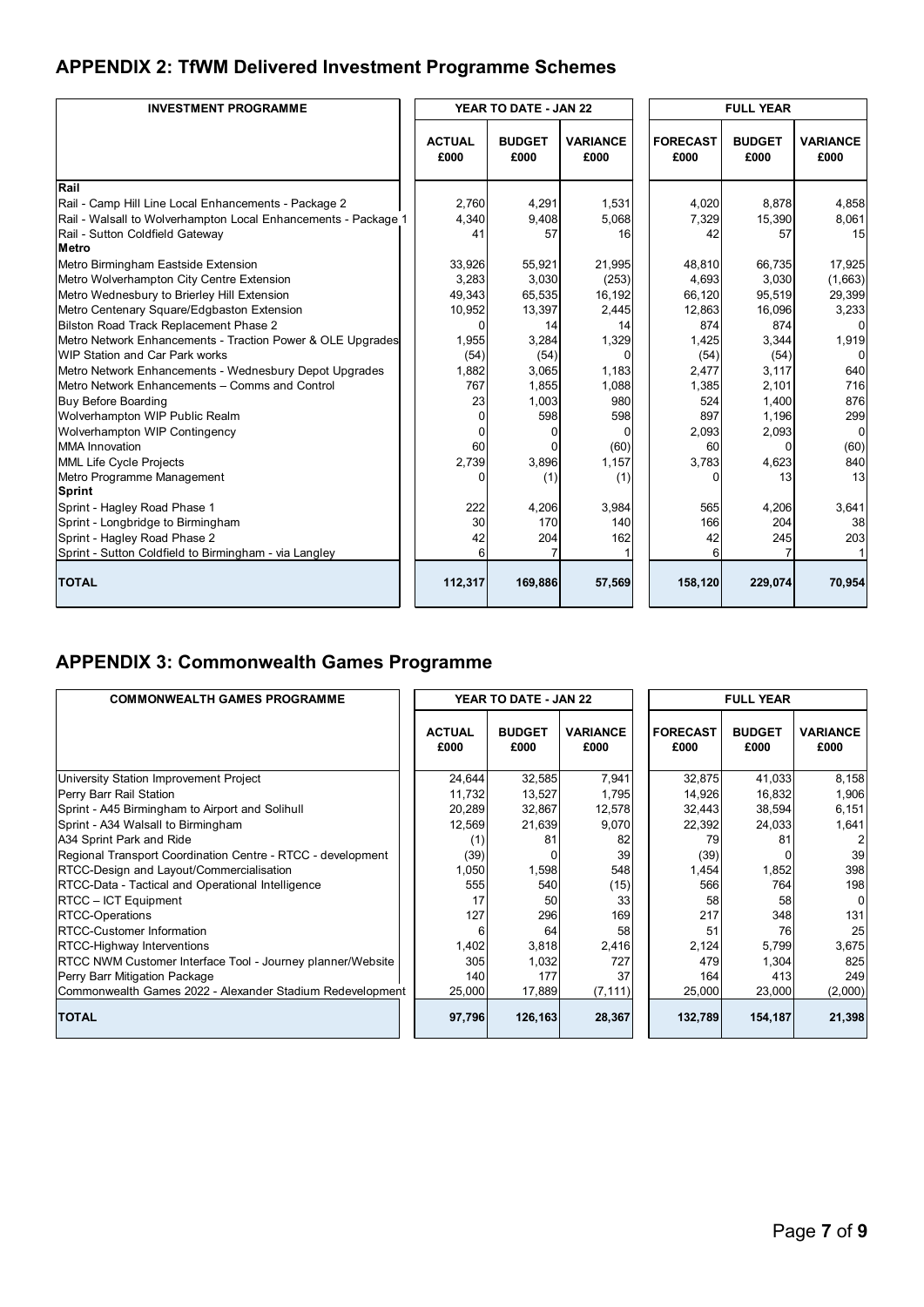## **APPENDIX 4: Other Major Works Programme**

| OTHER MAJOR MORKS PROGRAMME                                     |                       | YEAR TO DATE - JAN 22 |                         |  |                         |                       |                         |
|-----------------------------------------------------------------|-----------------------|-----------------------|-------------------------|--|-------------------------|-----------------------|-------------------------|
|                                                                 | <b>ACTUAL</b><br>£000 | <b>BUDGET</b><br>£000 | <b>VARIANCE</b><br>£000 |  | <b>FORECAST</b><br>£000 | <b>BUDGET</b><br>£000 | <b>VARIANCE</b><br>£000 |
| Snow Hill Public Realm                                          | 35                    | 144                   | 109                     |  | 144                     | 144                   | $\Omega$                |
| Electric Vehicle - EV - Charging                                | 144                   | 197                   | 53                      |  | 197                     | 197                   |                         |
| Clean Bus Technology Fund 2017-2019                             | 525                   | 786                   | 261                     |  | 799                     | 786                   | (13)                    |
| Cross City Bus - City Centre Package                            | 126                   | 3,608                 | 3,482                   |  | 165                     | 3,764                 | 3,599                   |
| Cross City Bus - Dudley - Druids Heath Package                  | 260                   | 962                   | 702                     |  | 318                     | 967                   | 649                     |
| Coventry Electric Bus City                                      | 9,279                 | 12,082                | 2,803                   |  | 12,957                  | 12,959                |                         |
| Longbridge Connectivity Package                                 | 101                   | 106                   | 5                       |  | 100                     | 106                   |                         |
| Connected and Autonomous Vehicles TestBed - CAV                 | 0                     | 1                     | 1                       |  | $\Omega$                |                       |                         |
| NPIF 2 Birmingham Growth Point                                  | 122                   | 190                   | 68                      |  | 190                     | 190                   |                         |
| Key Route Network Safety                                        | 480                   | 499                   | 19                      |  | 975                     | 1,096                 | 121                     |
| Dudley Interchange                                              | 369                   | 3,196                 | 2,827                   |  | 1,061                   | 5,782                 | 4,721                   |
| Autonomous Highway Rural & Parking Test Facilities - Meridian 3 | 454                   | 454                   | 0                       |  | 453                     | 454                   |                         |
| Future Mobility Zone - Human Centered Data                      | 54                    | 105                   | 51                      |  | 96                      | 124                   | 28                      |
| Future Mobility Zone - Enabling Data Exploitation               | 179                   | 784                   | 605                     |  | 203                     | 1.106                 | 903                     |
| Future Mobility Zone - Innovation Showcases                     | 502                   | 1,123                 | 621                     |  | 874                     | 1,404                 | 530                     |
| Future Mobility Zone - Programme Mgmt & Monitoring Evaluation   | 235                   | 425                   | 190                     |  | 411                     | 510                   | 99                      |
| 5G                                                              | 2,407                 | 2,429                 | 22                      |  | 2,943                   | 2,891                 | (52)                    |
| ConVEx-Connected Vehicle data Exchange                          | 159                   | 159                   | $\mathbf 0$             |  | 159                     | 159                   | $\Omega$                |
| Major Route Network - Programme                                 | ŋ                     | 24                    | 24                      |  | $\Omega$                | 24                    | 24                      |
| A435 Alcester Rd Bus Priority Revitalisation                    | 25                    | 888                   | 863                     |  | 106                     | 1.047                 | 941                     |
| Future Mobility Zone - Enhanced Ticket Platform                 | 685                   | 790                   | 105                     |  | 1,372                   | 1,355                 | (17)                    |
| Major Road Network-A4123 Corridor                               | 46                    | 425                   | 379                     |  | 258                     | 425                   | 167                     |
| Major Road Network-A454 Wolverhampton to Neachells              | 86                    | 270                   | 184                     |  | 258                     | 344                   | 86                      |
| Major Road Network-A449 Stafford Rd M54 J2 to A4150             | 15                    | 346                   | 331                     |  | 285                     | 540                   | 255                     |
| Major Road Network- A46 Link Road Ph2 Coventry                  | 250                   | 250                   | $\mathbf 0$             |  | 375                     | 250                   | (125)                   |
| Major Road Network- A46 Link Road Ph3 Coventry                  | $\Omega$              | 0                     | $\Omega$                |  | 125                     | 250                   | 125                     |
| Major Road Network- A38 Kingsbury Road Birmingham               | 83                    | 70                    | (13)                    |  | 55                      | 90                    | 35                      |
| Future Mobility Zone - Transport Network Data                   | 677                   | 1.554                 | 877                     |  | 832                     | 1.901                 | 1.069                   |
| WM5G Grants for Transport Use                                   | 937                   | 1,055                 | 118                     |  | 1,032                   | 1,032                 | ŋ                       |
| Major Road Network- A41 Moxley                                  |                       | 0                     | 0                       |  | 73                      | 73                    |                         |
| <b>MRN-Keresley Link Road</b>                                   |                       | 0                     | (1)                     |  | $\Omega$                | $\Omega$              |                         |
| MRN-Cov North Package Link M6                                   | 15                    | $\Omega$              | (15)                    |  | 15                      | $\Omega$              | (15)                    |
| <b>TOTAL</b>                                                    | 18,251                | 32,922                | 14,671                  |  | 26,831                  | 39,971                | 13,140                  |